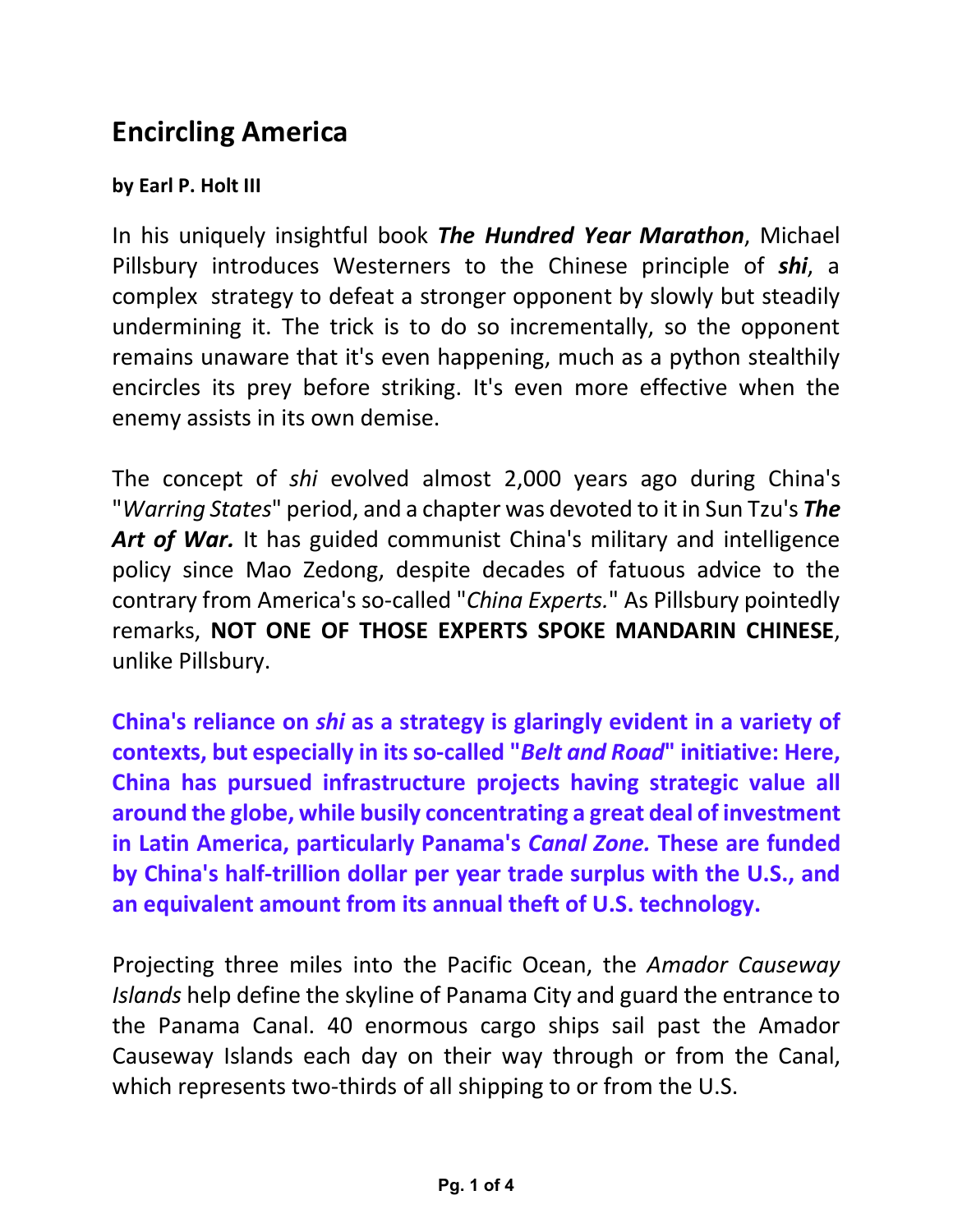These islands once housed a dozen U.S. military installations, which are now derelict buildings in various states of disrepair. Their decline began in 1979, when Jimmy Carter and a "*Democrat*" Senate surrendered the Canal to Panama, with assistance from "*Republican*" traitors in our "*Political Class*" such as Jack Danforth (RINO-MO.)

When communist China announced plans to build its Panamanian Embassy on the Amador Causeway Islands, the Trump Administration objected, thereby reminding the world of the current and continued strategic significance of the Canal. China's plans to build on the Amador Islands were halted when the Trump Administration pressured Panamanian President Juan Carlos Varela to rescind his permission for China to build there.

**The Amador Islands and the Panama Canal Zone became a potential strategic flashpoint, just as opponents of the** *Panama Canal Treaty* **predicted in the late 1970s. Prior to the Biden Administration, the islands had become a focus of rivalries resulting from China's rapidly growing influence in Latin America. Since China owns the Biden Family and many prominent "***Democrats***" as surely as it owns the** *Wuhan Level IV Virology Lab***, China's menacing presence in Latin America will be reflexively excused or studiously ignored by the Biden administration.** 

In June of 2017, Panama ended diplomatic relations with Taiwan and substituted diplomatic ties with communist China. In 2018, El Salvador and the Dominican Republic followed Panama's lead, greatly concerning officials in the Trump Administration. Moreover, China has begun offering generous economic incentives to Latin nations in order to dominate them through its previously-mentioned "*Belt and Road*" initiative.

While communist China's influence has accelerated in the Canal Zone, America's has waned. Fortunately, the Panamanian People are brighter than their leadership -- much like here -- and the idea of permitting China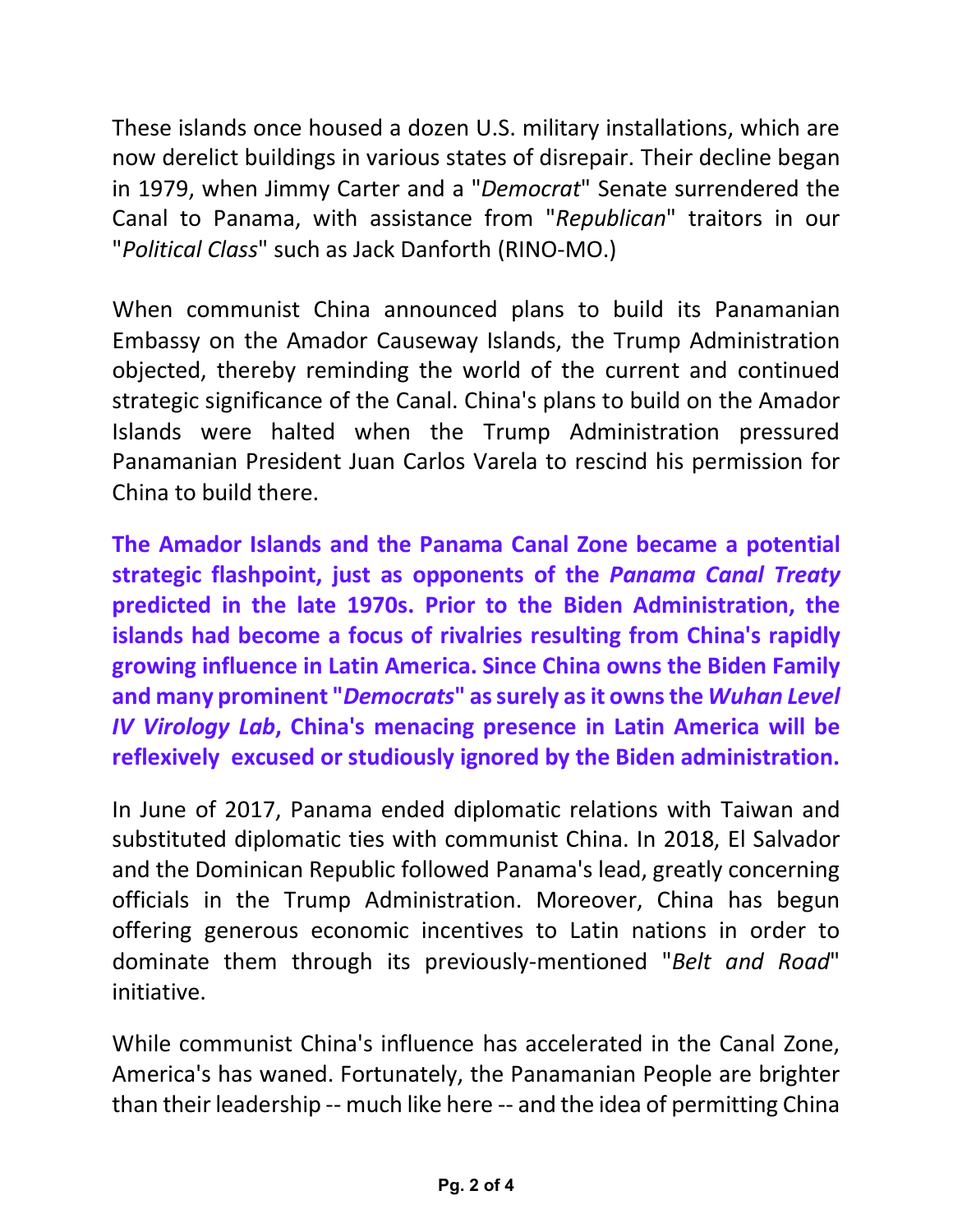to build on the Amador Islands was unpopular with a majority of Panama's citizens. They probably recognized that as China's influence in Panama grows, its citizens will increasingly find their autonomy disappearing.

Since Xi Jinping visited Panama in December of 2018, the two nations have signed 28 "*cooperation agreements.*" The subjects of these included trade, banking, infrastructure and tourism. Moreover, Chinese contractors have been awarded large contracts for building a new bridge to span the Canal, in addition to work on a port, and another contract to erect a convention center.

**Needless to say, the growth of Chinese investment and influence in Panama was the source of growing unease in Washington during the Trump Administration, but the communists and organized crime figures who staff the Biden Administration seem indifferent to China's encirclement of America. Like Latin American officials, the Biden administration is as vulnerable to Chinese bribery as African** *World Health Organization* **officials.**

A so-called "*competitive Intelligence specialist*" for Panama's Canal Authority has declared that Washington refuses to accept the reality that the Canal Zone "*has shifted from a military asset to a commercial one*." Likewise, the Panamanian Trade Minister declares "*We will become the gateway for Chinese goods into Latin America...I think Panama will be an example of how smaller countries can negotiate with China*."

Encouraged by such staggering naivete, China has aggressively advanced its "*Belt and Road*" initiative in Panama and other Latin nations.

**This self-delusion among Latin American officials is reminiscent of the way the Soviets invaded Afghanistan in 1979 under the auspices of the**